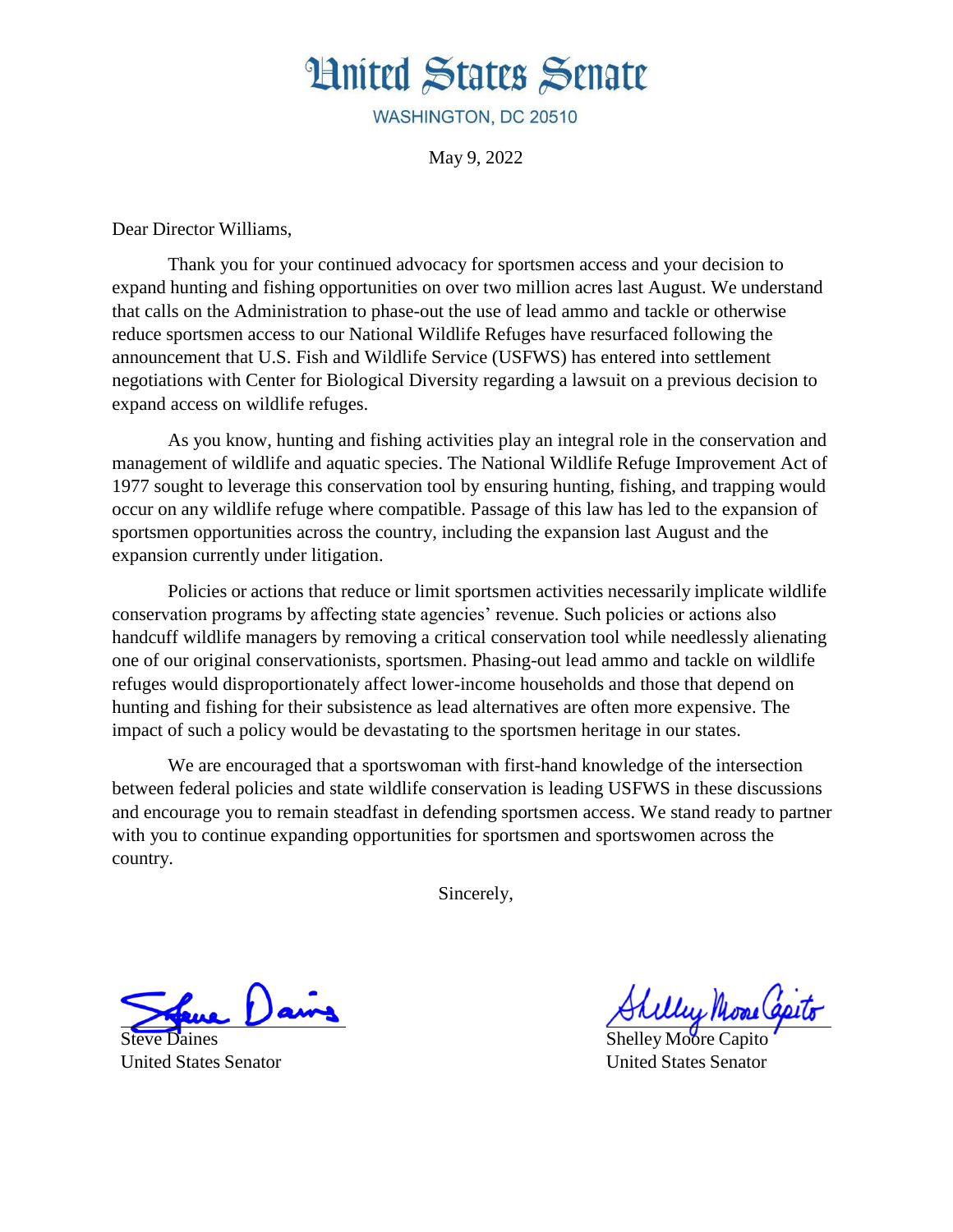John Thune United States Senator

John Boozman

United States Senator

James E. Risch

United States Senator

Michael D. Crapo United States Senator

Kevin Cramer United States Senator

Roger W. Morshall B. H. Cassidy, M.D.<br>Roger Marshall, M.D. Bill Cassidy, M.D.

thia M. Lummis United States Senator

<u>ull</u>

Dan Sullivan United States Senator

United States Senator

Rick Scott United States Senator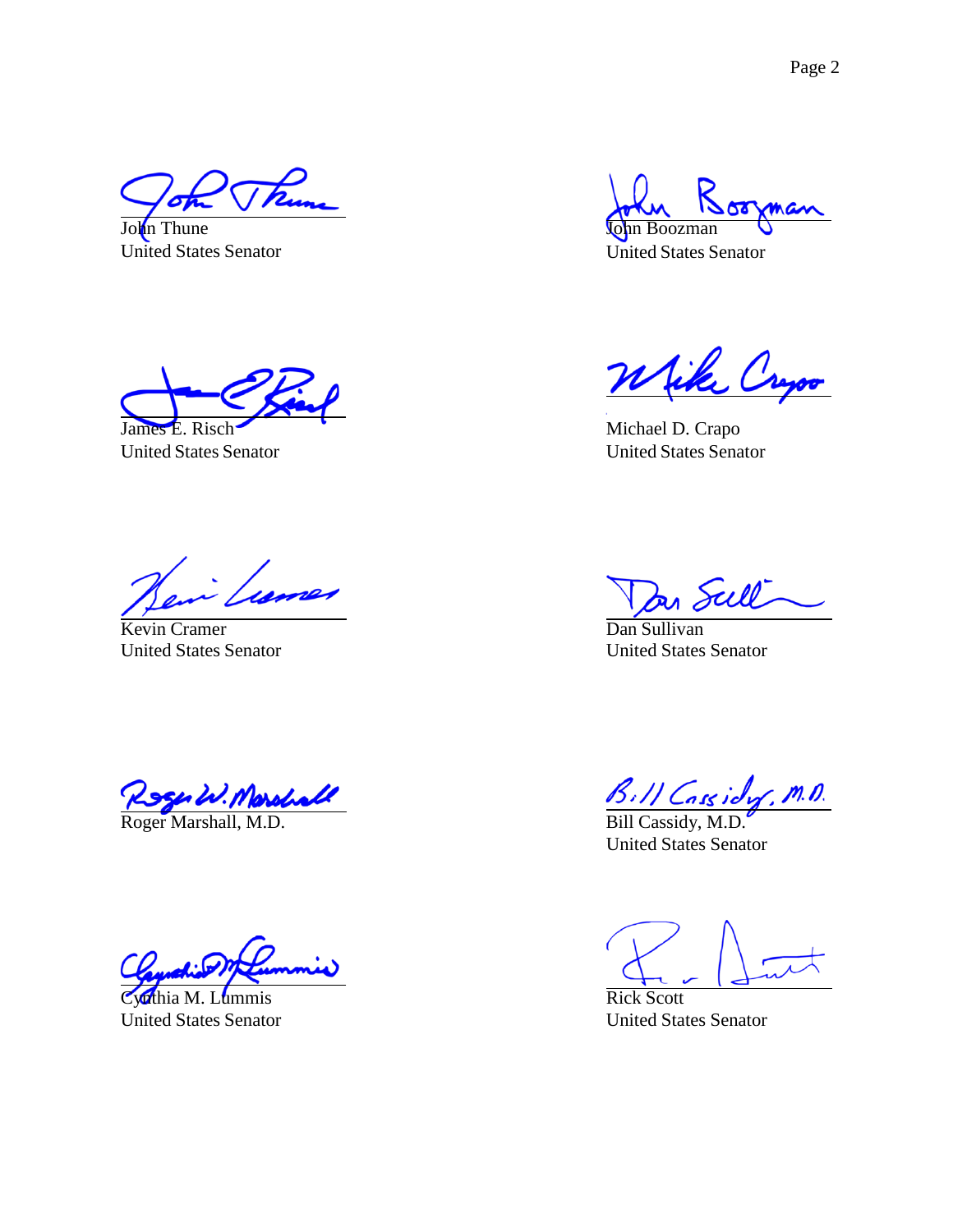James Lankford United States Senator

John Kennedy

United States Senator

idy Hyle- Amits

Cindy Hyde-Smith United States Senator

Thom Tillis United States Senator

James M. Inhofe United States Senator

M. Michael Rounds United States Senator

Bill Hagerty

United States Senator

 $\mathcal{U}$ 

Mike Braun United States Senator

Roger **H**. Wicker United States Senator

Pat Toomey United States Senator